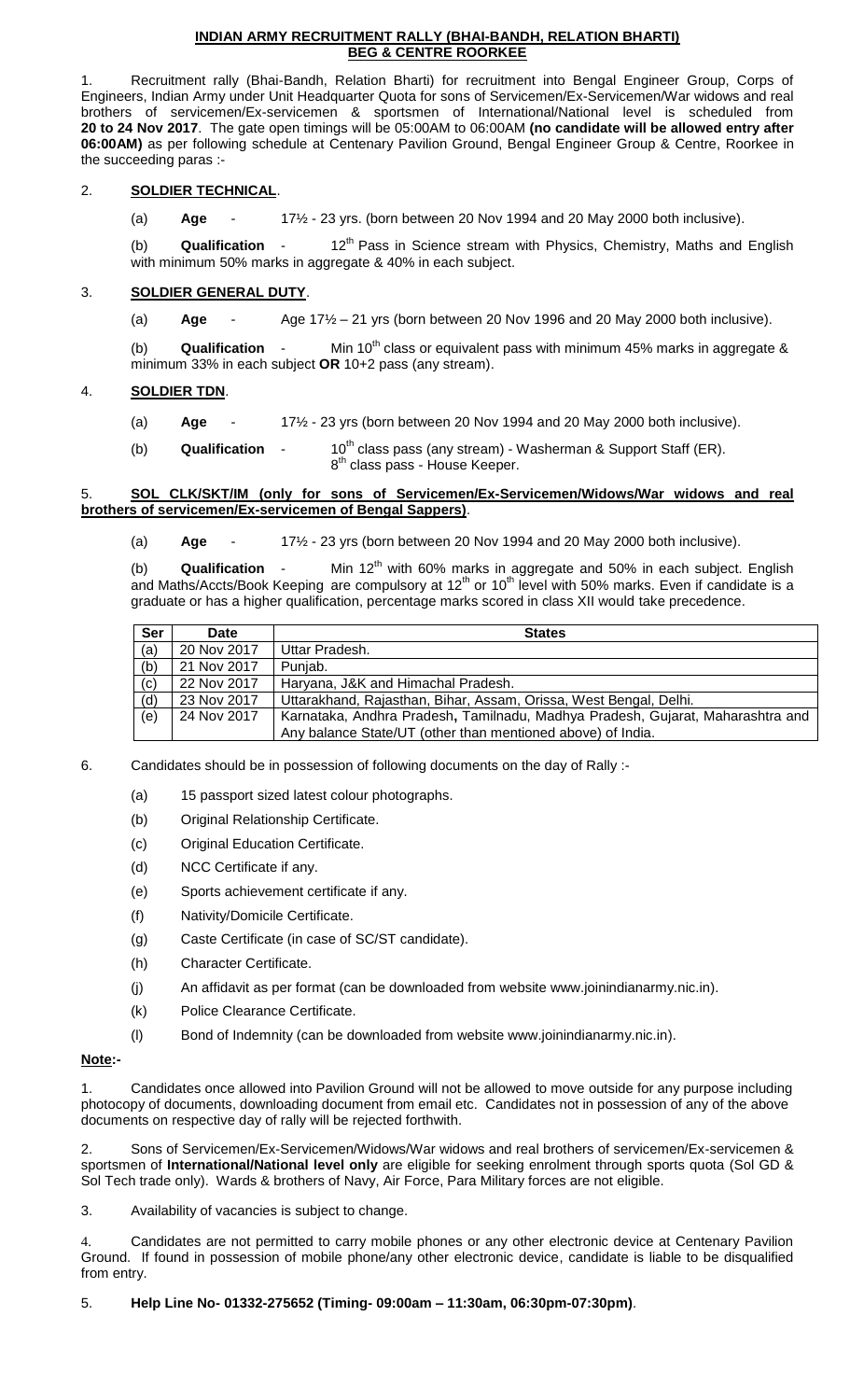# **INDIAN ARMY RECRUITMENT RALLY (BHAI-BHAND, RELATION BHARTI) AT BEG & CENTRE, ROORKEE (20 NOV TO 24 NOV 2017)**

## 1 It is once again reiterated that **no candidate will be allowed entry after 06:00 AM**.

2 Further to previous advertisement, all candidates will carry Indemnity Bond as per under mentioned format . Candidates not carrying the Indemnity Bond will not be allowed to attend the Rally.

## **INDEMNITY BOND**

To,

The President of India,



In consideration of \_\_\_\_\_\_\_\_\_\_\_\_\_\_\_\_\_\_\_\_\_\_\_\_\_\_\_\_\_\_\_\_\_of whom I am the legal/natural guardian being allowed to participate in UHQ Recruitment Rally at BEG & Centre, Roorkee of the Army. I or my representatives will not make any claim against the Govt or against any officer or other rank or any employee(s) of the Indian Army or against any person(s) in the service or Government in respect of any loss or injury to property or person including injury resulting in death which the said \_\_\_\_\_\_\_\_\_\_\_\_\_\_\_\_\_\_\_\_\_\_\_\_\_\_\_\_\_\_\_\_\_ may suffer while the said is participating in UHQ Recruitment Rally at BEG & Centre, Roorkee or as a consequence of that end I understand and agree that no compensation will be paid by the Government or any officer or other rank or employees of the Indian Army or any person(s) in the service of the Government in respect of any such loss or injury and further agree so as to bond myself, my heir(s) loss or injury and administrator(s) to indemnity you and any officer or other rank or employee(s) of India Army and any person in the service of the Government against any claim which may be make by any third party against you or the any of them arising out of any act of default or use of performance enhancing drugs on the part of the said \_\_\_\_\_\_\_\_\_\_\_\_\_\_\_\_\_\_\_\_\_\_\_\_\_\_\_\_\_\_\_\_\_\_\_\_\_\_\_\_\_\_ during or in connection with the UHQ Recruitment Rally at BEG & Centre, Roorkee.

It is further declared that the stamp duty payable on this undertaking shall be borne by me.

Date the \_\_\_\_\_\_\_\_\_\_\_\_\_\_\_\_\_\_\_\_ day of Nov 2017.

| <b>Witness</b> | (Signature of Guardian)<br>Rank :<br>$No$ :<br>Name:<br>Unit : |
|----------------|----------------------------------------------------------------|
| 1.             | 2.                                                             |
|                |                                                                |